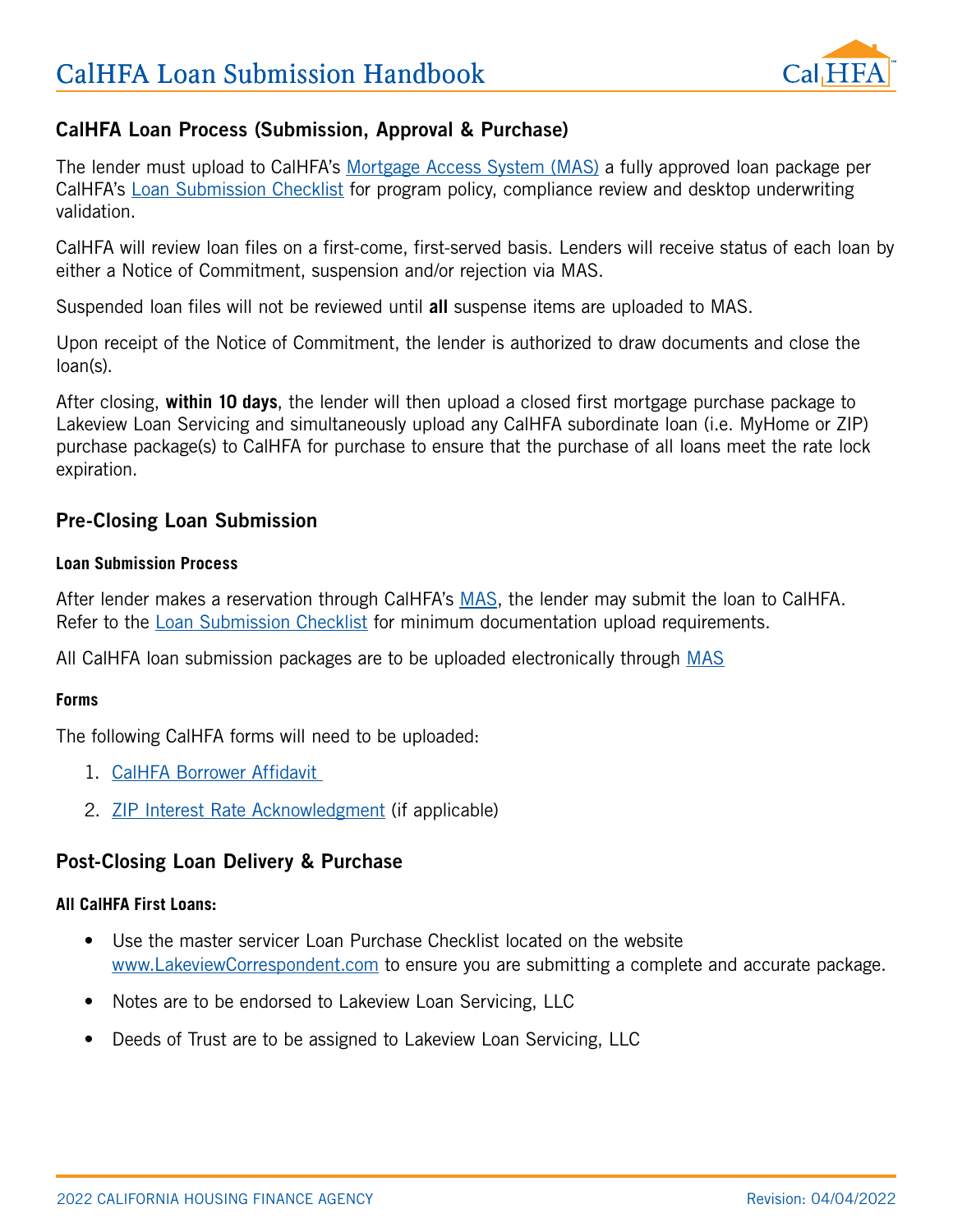All loans must be registered with Mortgage Electronic Registration Systems (MERS) at the time of delivery to Lakeview Loan Servicing, LLC, and MERS transfer of beneficial rights of servicing rights must be initiated by the Lender, to Lakeview Loan Servicing, LLC within 24 hours of loan purchase. Do not transfer first mortgage loans to CalHFA.

- › Investor: 1010298 Lakeview Loan Servicing
- › Servicer: 1010298 Lakeview Loan Servicing
- › Subservicer: 1000723 LoanCare LLC

All CalHFA closed first mortgage loan files are to be uploaded to Lakeview Loan Servicing at [www.lakeviewcorrespondent.com](http://www.lakeviewcorrespondent.com/) within ten (10) business days

- $\rightarrow$  Logon link will be in the top left section of the website
- Loss Payee Clause:

# **Lakeview Loan Servicing, LLC c/o LoanCare, LLC** ISAOA/ATIMA PO Box 202049 Florence, SC 29502-2049

All loan deficiencies will be posted on the client facing website which is accessible 24 hours a day

All loans must be program approved and deficiency free before they can be purchased

### **All CalHFA Subordinate Loan(s):**

- All CalHFA subordinate loans must be funded, delivered and purchased by CalHFA concurrently with the first mortgage
- CalHFA subordinate loan purchase packages are to be uploaded electronically through [MAS](https://mortgageaccess.calhfa.ca.gov/UserAccount/Home)
	- $\rightarrow$  Use the [Loan Purchase Checklist](https://www.calhfa.ca.gov/homeownership/forms/checklist-purchase.pdf) to ensure you are submitting a complete and accurate package
- Subordinate loan documents are to be drawn in lender's name
	- › Note to be endorsed to California Housing Finance Agency
	- › MERS Deed of Trust must be assigned to CalHFA
		- » Register via MERS:
			- Investor: 1000645 California Housing Finance Agency
			- Servicer: 1000645 California Housing Finance Agency
		- » Only after loans are purchased initiate the transfer via Mortgage Electronic Registration System (MERS)